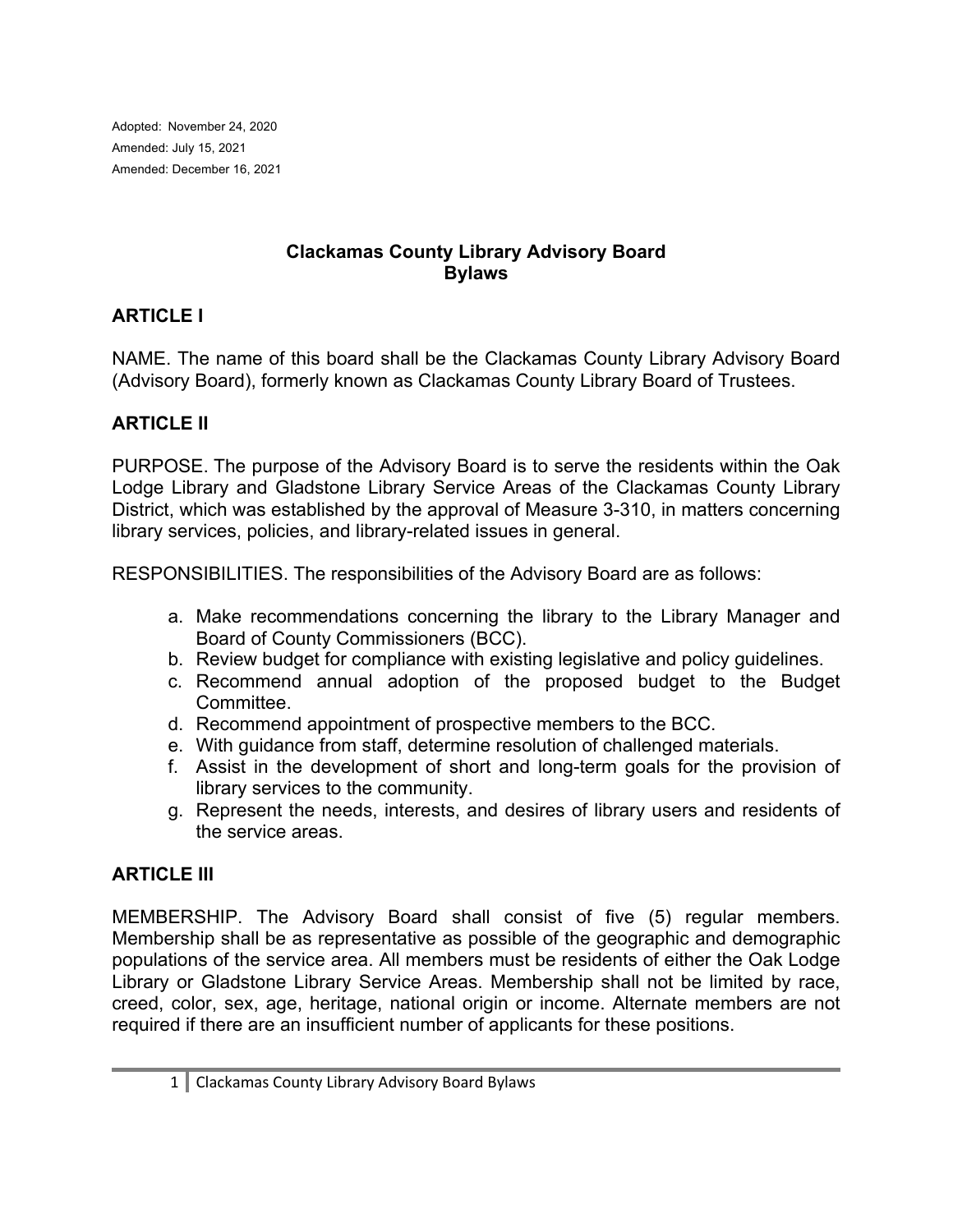- a. The representation of the Advisory Board will be as follows:
	- I. Three regular members must reside within the Oak Lodge Library service area, one regular member must reside within the City of Gladstone boundary, and one regular member must reside in the unincorporated portion of the Gladstone Library service area.
	- II. One alternate member must reside within the Oak Lodge Library Service Area, and one alternate member must reside within the Gladstone Service Area. The alternate members will only vote if they are standing in for an absent member.
	- III. Two non-voting ex-officio members that shall be elected officials, one from the Gladstone City Council, and the other from the BCC.
- b. Two regular Library Board members will be appointed to the Library District Advisory Committee (LDAC) by the BCC in their capacity as the Library District Board. One member will represent the Oak Lodge Service Area and the other member will represent the Gladstone Service Area. The three regular members representing the Oak Lodge Library Service Area shall make the appointment recommendation for the Oak Lodge LDAC position. The Gladstone City Council, or delegate, shall make the nomination for appointment to the Gladstone LDAC position. The two regular members representing the Gladstone Library Service Area shall make the appointment recommendation for the Gladstone LDAC position. Alternates from each service area may also be designated.

TERM. Members shall have an appointment term of four (4) years which shall expire on June 30. Expiration dates for the terms shall be staggered so that no more than two of the members' terms will expire in any year. For this purpose, membership terms may initially be staggered for less than four (4) years. Members may seek reappointment for a maximum of two consecutive terms. Reappointment may be made after an interval of one year. Current members seeking a new term on the Advisory Board shall submit an application at least ninety (90) days prior to the expiration of their current term.

APPOINTMENT. Member vacancy occurs when a member dies, resigns, is removed, term expires, or has more than three (3) unexcused absences from meetings within a twelve-month period. Recruitments are managed by Clackamas County with the Advisory Board and Library Manager or designee performing the review of applications, interviews, and appointment recommendations to the BCC. Final appointments are made by the BCC. If available, an alternate member will stand in for votes until the new member has been appointed.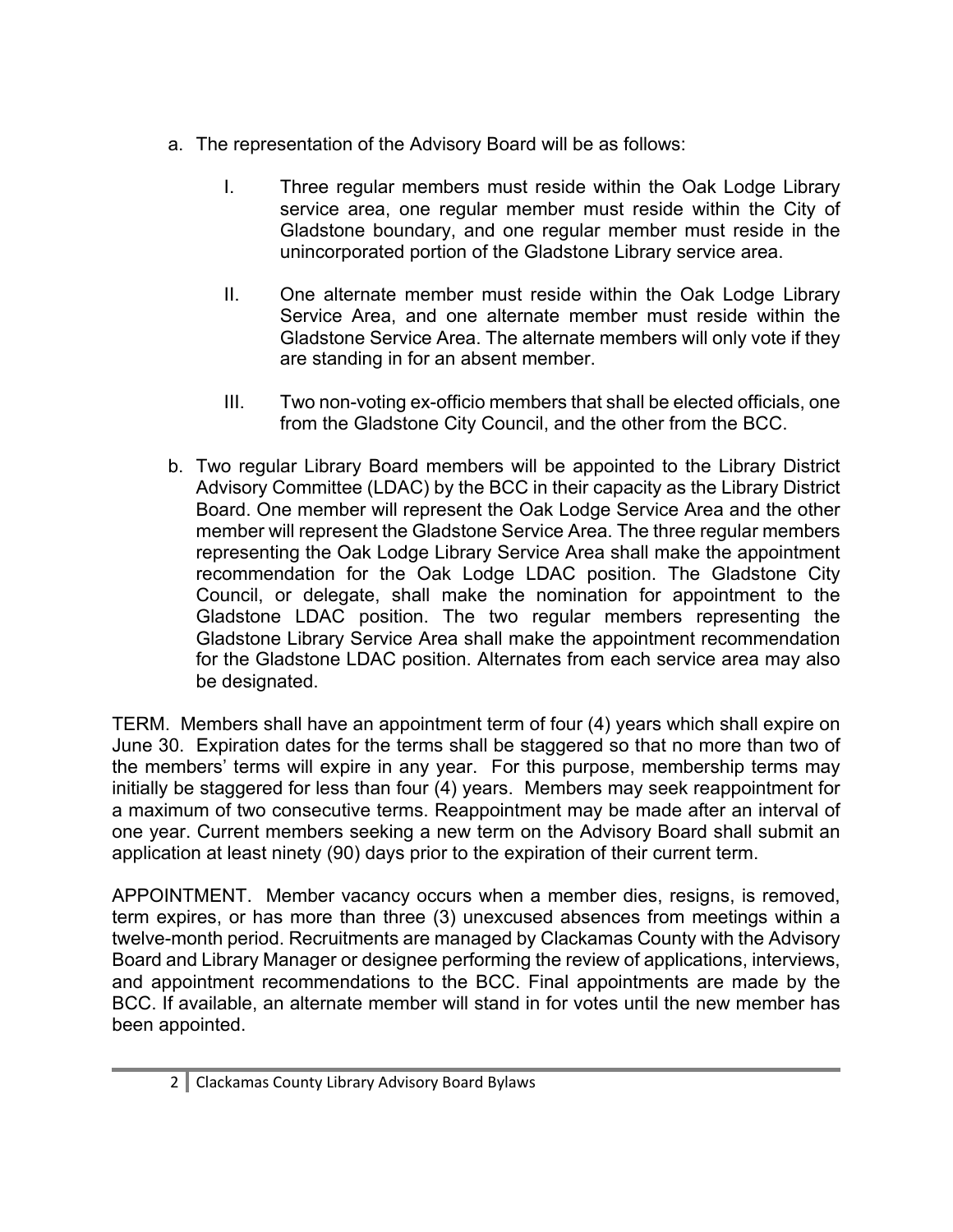# **ARTICLE IV**

OFFICERS. The officers and staffing of the Advisory Board shall include the following:

- a. Chairperson. The Chairperson shall preside over all meetings of the Advisory Board, appoint committee heads and have the responsibility of the performance of such duties as prescribed in these bylaws. The Chairperson shall act as an exofficio member of all committees.
- b. Vice-Chairperson: The Vice-Chairperson shall aid the Chairperson and perform the duties of the Chairperson in his/her absence or disability.
	- 1. One officer shall be drawn from the Oak Lodge Library Service Area, and the other shall be drawn from the Gladstone Library Service Area. The Chairperson and the Vice-Chairperson shall jointly establish the agenda for the Advisory Board meetings.
- c. Secretary: The library manager or director shall serve as Secretary to the Advisory Board. The Secretary shall keep accurate records of all meetings of the Advisory Board. The Secretary may appoint a designee to keep the records of its action. The minutes shall be made available to any member or the public as required by the Oregon Public Records and Meetings Law. The Secretary shall record all correspondence of the Advisory Board. The Secretary shall be responsible to maintain the membership registry required by these bylaws. The Secretary will be a County employee that is not an official member of the Board and shall therefore have no voting rights. The only functions of the Secretary will be as described above. (ORS 357.470).

REPORTING TO PGA. The Advisory Board shall provide the County Public and Government Affairs Department with a current list of officers.

SELECTION OF OFFICERS. The election of officers shall be held at the first meeting of the Advisory Board each fiscal year. Members shall assume their duties immediately upon election to office. All members are eligible for election to officer positions. Proxy votes shall not be allowed. (ORS 357.470).

TERM OF OFFICE. The term of office for all officers shall be two (2) years in succession, however, the officer shall continue to serve until a successor is elected to that office. The election of an officer does not extend the term of appointment to the Advisory Board if first elected to office in the final year of membership as described above in Article III: Term.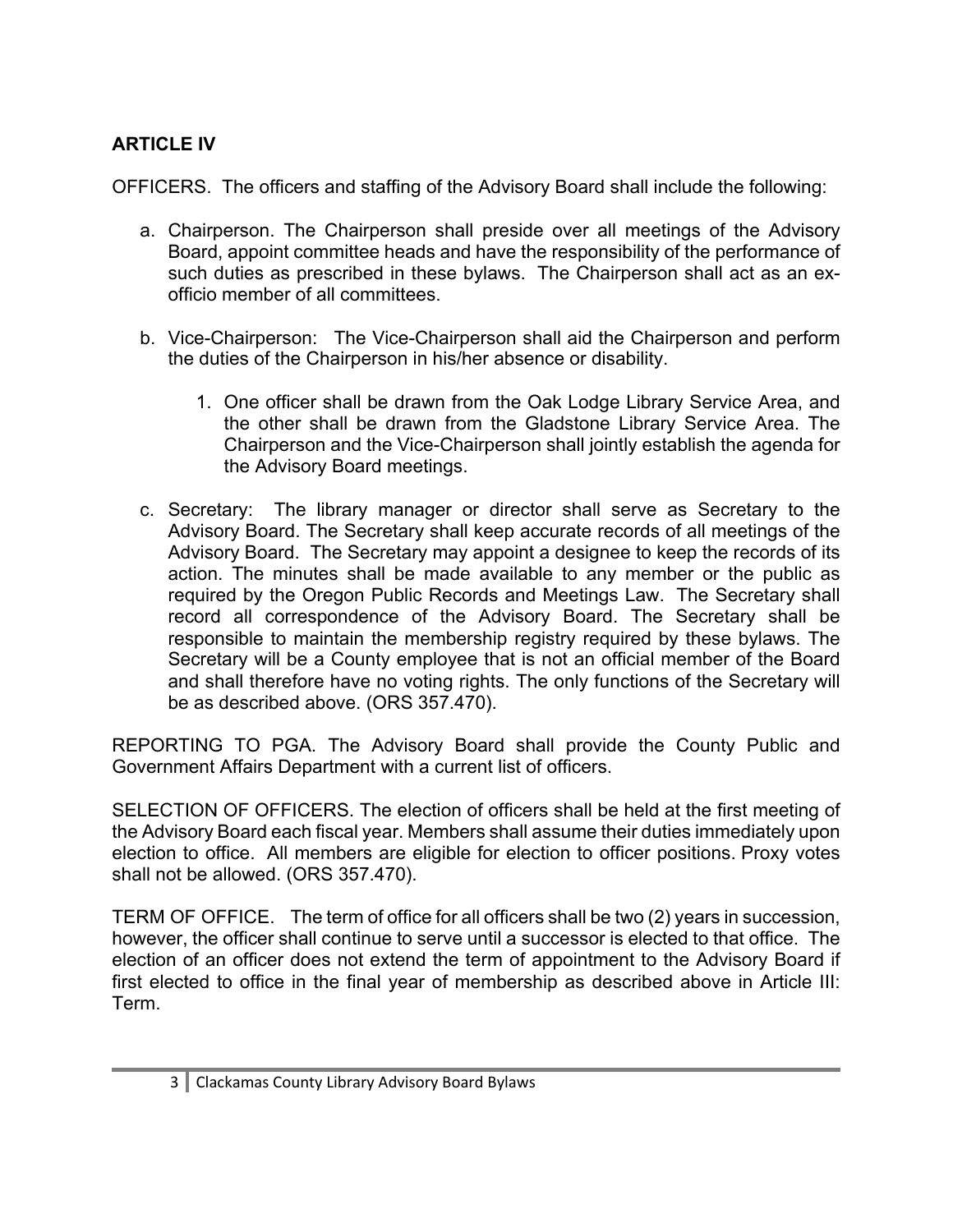VACANCY OF OFFICER. A vacancy occurs when an officer dies, resigns, is removed, term expires, or has more than three (3) unexcused absences from meetings within a twelve-month period. The person elected to fill the vacancy shall serve the remainder of the unexpired term and until a successor is elected to that office, unless the term of person elected expires in accordance with Article III: Term.

# **ARTICLE V**

MEETINGS. Meetings of the Advisory Board shall be held in accordance with the Oregon Public Meetings Laws. Meetings shall be held no less than twice per year and shall alternate between branch locations.

The Chairperson may call special meetings at any time with the concurrence of another board member or at the request of any three (3) board members of the Advisory Board. The time and location shall be determined by the Advisory Board. Notice of all meetings shall be provided as required by ORS 192.640 of the Oregon Public Meetings Law. Minutes of all meetings shall be kept and shall be available for public inspection as required by ORS 192.650 of the Oregon Public Meetings Law. A copy of all meeting minutes shall be provided to the County Public and Government Relations Office.

QUORUM and VOTING. A quorum shall be present at a meeting in order for the Advisory Board to transact business. A quorum consists of a majority of all regular or alternate members eligible to vote, not just those present. A vacancy on the board does not affect the quorum requirements. The Advisory Board can take official action only with the affirmative vote of a majority of all members.

RECORDS. All records of the Advisory Board shall be subject to disclosure except as allowed by exemptions of the Oregon Public Records Law.

## **ARTICLE VI**

BOARD PROCEDURE. The principles of parliamentary rules of procedures such as Robert's Rules of Order shall govern proceedings at any meeting of the Advisory Board. The Chair shall be guided by these principles in deciding any procedural questions. The Chair's decision on procedural matters may be overruled by a majority of the members voting on the question. The Advisory Board may establish a more detailed hearing procedure to provide for an orderly process for holding a public hearing. All meetings shall comply with the Oregon Public Meetings Law.

## **ARTICLE VII**